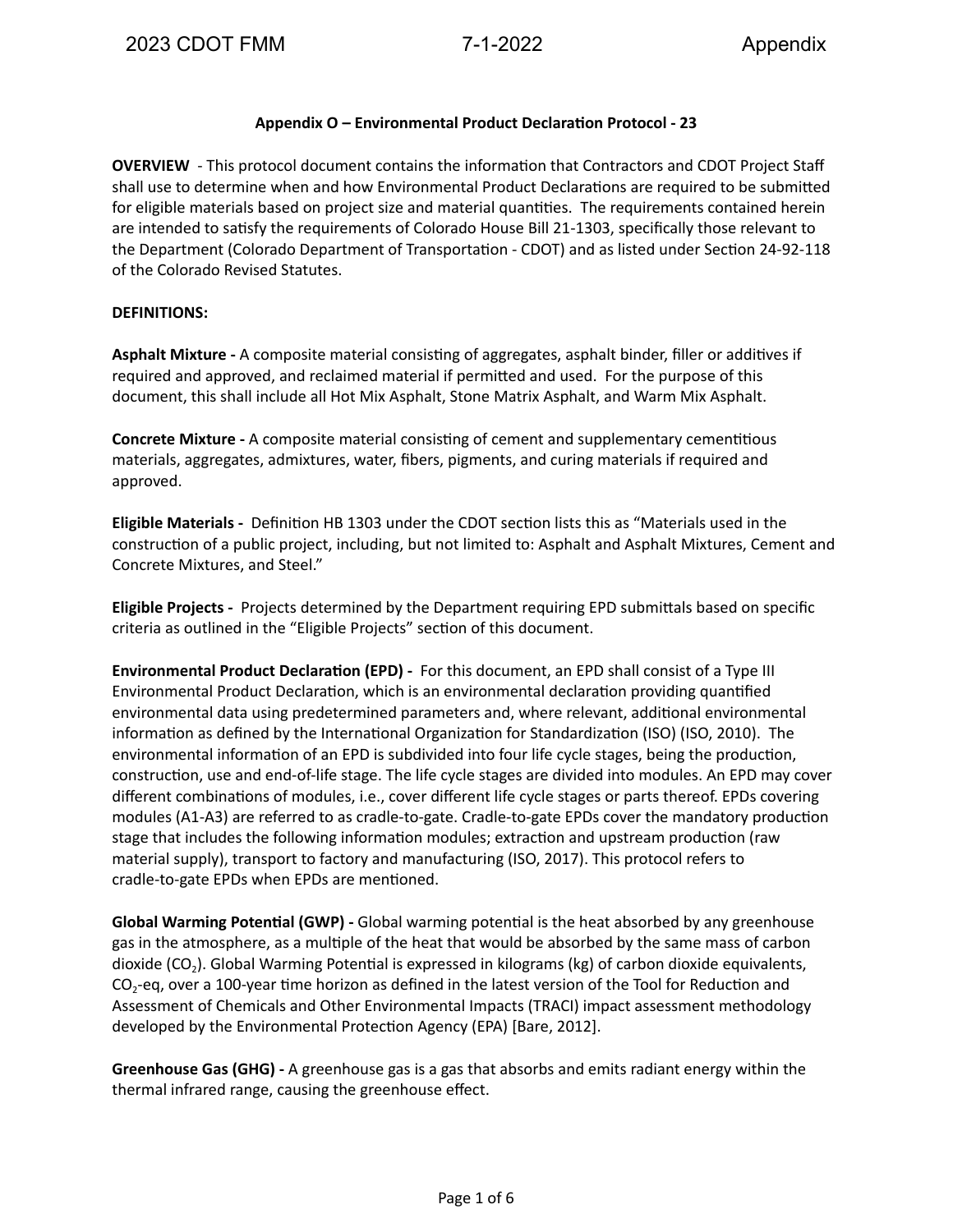**Product Category Rule -** A set of specific rules, requirements and guidelines for developing Type III environmental declarations for one or more product categories (ISO, 2010).

**Product Category -** A group of products that can fulfill equivalent functions (ISO, 2010).

# **OVERVIEW OF HB 21-1303**

House Bill 1303 is a bill that was signed into Colorado Law in July of 2021. The bill as written requires both the Office of State Architect and the Colorado Department of Transportation to establish maximum Global Warming Potential (GWP) for materials used in eligible projects. Requirements of the bill specific to the Colorado Department of Transportation (CDOT) have been added to the Colorado Revised Statutes, Section 24-92-118. The overview contained below is specific to CDOT's portion of the bill only.

By January 1, 2025, CDOT shall establish a policy to determine and record greenhouse gas emissions from eligible materials used in a public project with the goal of reducing Greenhouse Gas (GHG) emissions. CDOT shall do so through the use of a nationally or internationally recognized database of EPDs and through development of a tracking/reporting process consistent with the criteria in an EPD. CDOT may establish additional subcategories with distinct GWP limits within each eligible material category listed in the bill.

To establish GWP limits for eligible materials items, CDOT shall require the Contractor who is awarded a contract to submit a current Environmental Product Declaration for each of the eligible materials identified below by CDOT Bid Item number or inclusive material.

EPD data collected between July 1, 2022, through December 31, 2024, will be used to establish GWP limits for eligible materials items via CDOT policy.

# **ELIGIBLE PROJECTS**

EPD submittal requirements shall be required for those projects that include the Standard Special Provision – Revision of Sections 101 and 106 – Materials Environmental Product Declarations. A project cost limit threshold of \$3 Million, based on the Engineer's Estimate of bid items/quantities for which the Contractor submits a bid. The \$3 Million threshold limit is not to include Construction Engineering (CE) and Indirect Costs, nor is it to include Force Account (FA) items.

# **ELIGIBLE MATERIALS**

Eligible materials that the awarded Contractor shall submit EPDs for when required shall include the following items meeting or exceeding the bid item quantity limits established in Table 2 Bid Item Quantity Limits. CDOT requests facility-specific data be used in the development of EPDs, including material resources from module A1 used to manufacture the eligible materials in module A3 (for example but not limited to asphalt binder, cement and mill steel), when available. EPDs shall be in accordance with the relevant PCR when available. If the same mix designs and constituent materials are being produced/supplied from multiple plant sites, separate facility specific EPDs are required from each plant.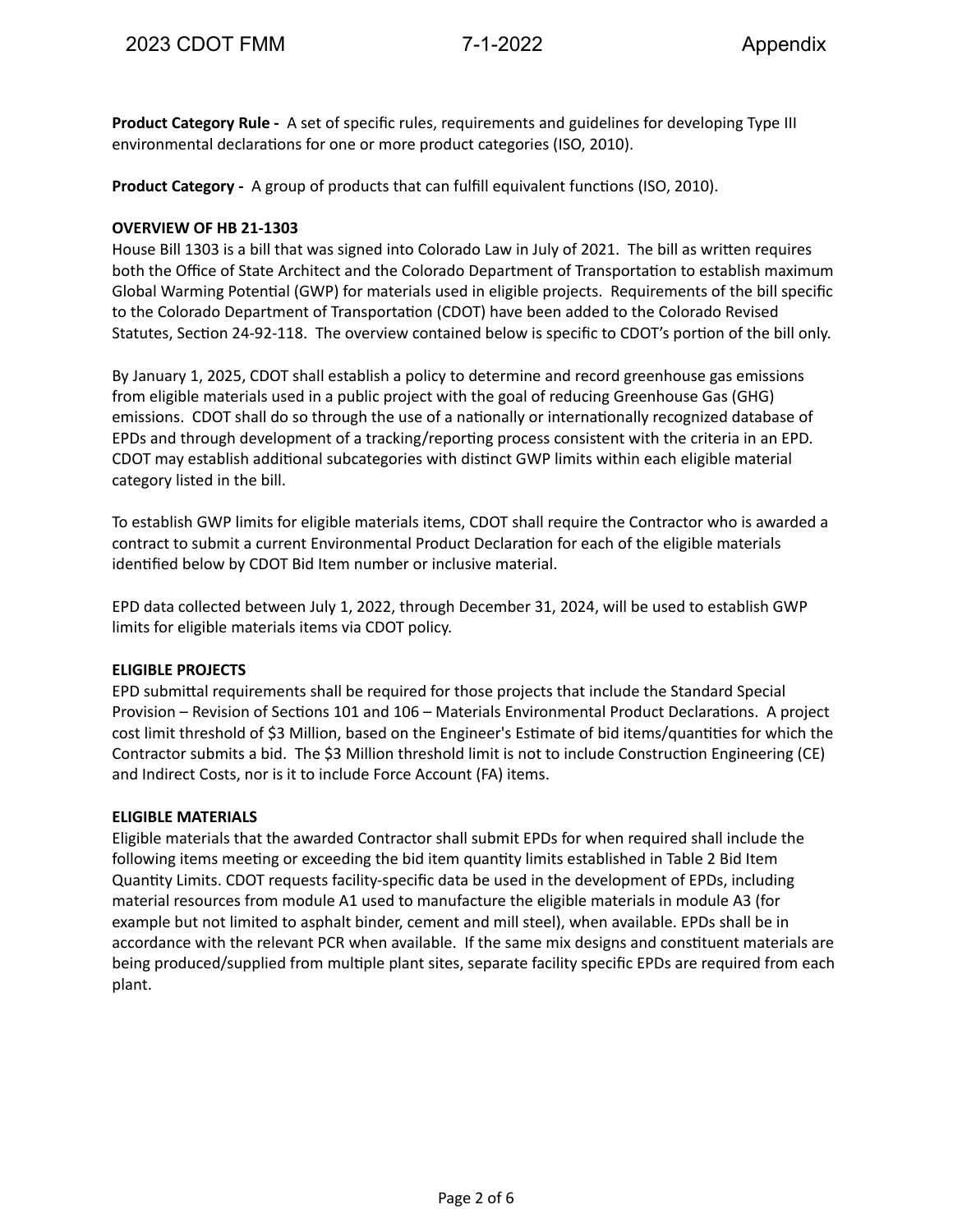**CDOT BID ITEMS REQUIRING EPD SUBMITTAL** for projects advertised on or after July 1, 2022, are listed in Table 1 Bid Items Requiring EPD Submittal.

| <b>Item Number</b><br>Category | <b>Item Description</b>                                      | Included Item Number /<br>Range                                                | Interpretation                                                                                                                                                                                                                              |
|--------------------------------|--------------------------------------------------------------|--------------------------------------------------------------------------------|---------------------------------------------------------------------------------------------------------------------------------------------------------------------------------------------------------------------------------------------|
| 206                            | <b>Structure Backfill</b><br>(Flow-Fill)                     | 206-00065                                                                      | EPD submittal required for the<br>flow-fill (concrete) design.                                                                                                                                                                              |
| 310                            | <b>Hydraulic Cement</b>                                      | 310-00900                                                                      | EPD submittal required for the<br>cement.                                                                                                                                                                                                   |
| 403 <sup>1</sup>               | <b>Asphalt Mixtures</b><br>(HMA/SMA/WMA)                     | 403-09210 through<br>403-96660                                                 | EPD submittal for each asphalt<br>mixture design and plant location<br>required.<br>If 411 - Asphalt Cement is paid<br>separately, it shall be included in the<br>403 EPD submittal item. For portable<br>Plant EPD Guidance, see footnote. |
| 412 <sup>1</sup>               | <b>Portland Cement</b><br><b>Concrete Pavement</b><br>(PCCP) | 412-00200 through<br>412-01500; 412-06000;<br>412-06060                        | Separate EPD submittals for concrete,<br>dowel bar, and reinforcing steel items<br>are required. For portable Plant EPD<br>Guidance, see footnote.                                                                                          |
| 503                            | <b>Drilled Shafts</b>                                        | 503-00012 through<br>503-00102                                                 | Separate EPD submittals for concrete<br>and reinforcing steel items are<br>required.                                                                                                                                                        |
| 504                            | Walls<br>(Cast in Place)                                     | Cast in place 504 items<br>containing concrete,<br>reinforcing steel, or both. | Separate EPD submittals for concrete<br>and reinforcing steel items are<br>required.                                                                                                                                                        |
| 601                            | Concrete<br>(All Classes)                                    | 601-01000 through<br>601-05900                                                 | Separate EPD submittals are required<br>for each class of concrete and mix<br>design for each supplier.                                                                                                                                     |
| 602                            | <b>Reinforcing Steel</b>                                     | 602-00000 through<br>602-00025                                                 | Separate EPD submittals are required<br>for each mill supplying steel.                                                                                                                                                                      |

|  |  |  |  |  | Table 1. Bid Items Requiring EPD Submittal |
|--|--|--|--|--|--------------------------------------------|
|--|--|--|--|--|--------------------------------------------|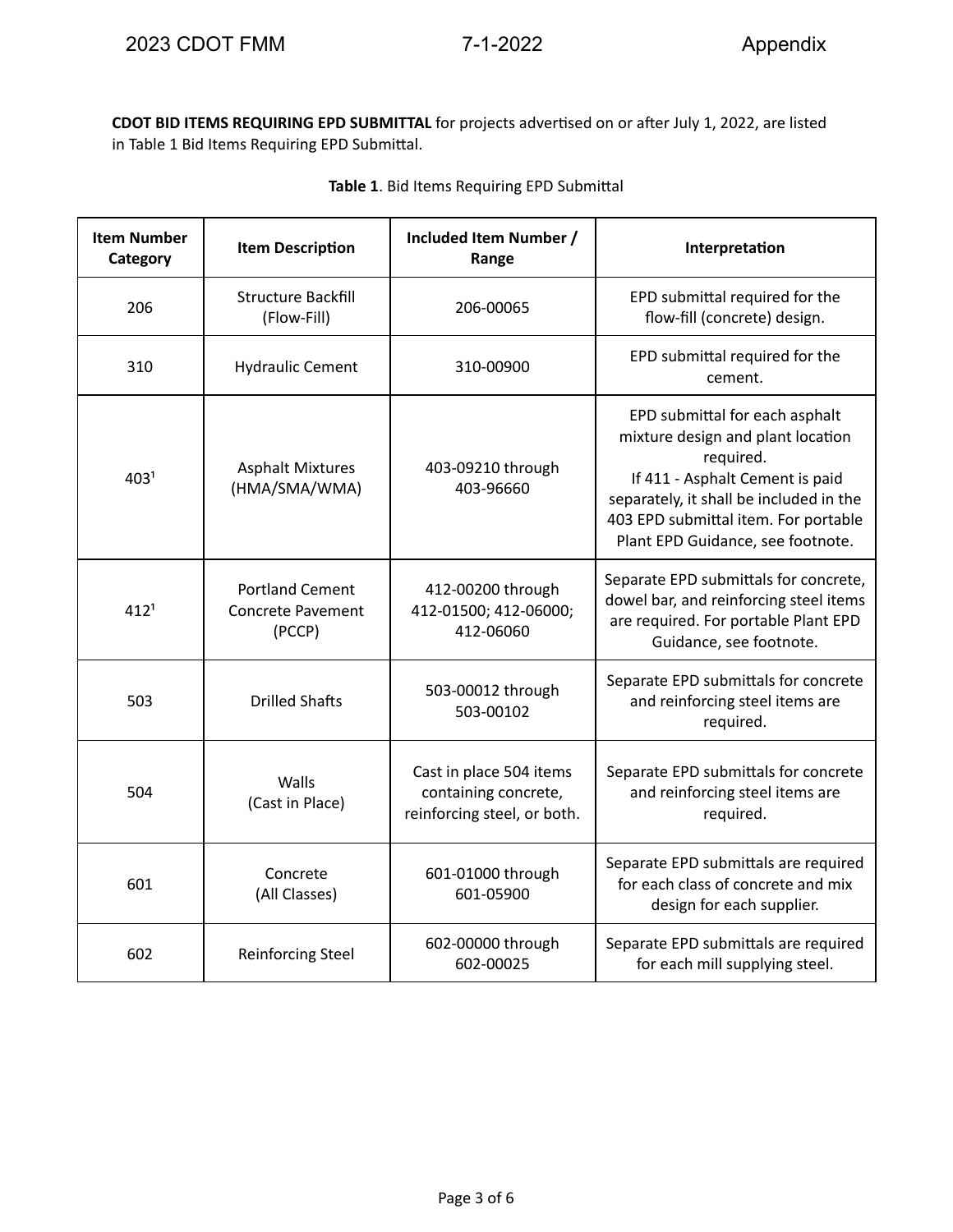| 604 | Inlets/Drainage<br><b>Structures</b><br>(Cast in Place) | 604-00305 through<br>604-19515;<br>604-20000 through<br>604-39035                                 | Separate EPD submittals for concrete<br>and reinforcing steel items are<br>required. |
|-----|---------------------------------------------------------|---------------------------------------------------------------------------------------------------|--------------------------------------------------------------------------------------|
| 606 | <b>Guardrail and Bridgerail</b><br>(Cast in Place)      | 606-00710 through<br>606-00944                                                                    | Separate EPD submittals for concrete<br>and reinforcing steel items are<br>required. |
| 608 | Concrete Sidewalk &<br>Bikeway                          | 608-00000 through<br>608-00012; 608-00020<br>through 608-00040;<br>608-00350 through<br>608-00500 | EPD submittal required for concrete,<br>or asphalt mixtures.                         |
| 608 | Bituminous Sidewalk &<br>Bikeway                        | 608-01000 through<br>608-01500                                                                    | EPD submittal required for concrete,<br>or asphalt mixtures.                         |
| 609 | <b>Curb and Gutter</b>                                  | 609-20000 through<br>609-71000                                                                    | EPD submittal required for concrete.                                                 |
| 610 | <b>Median Cover Material</b>                            | 610-00010 through<br>610-00040                                                                    | EPD submittal required for concrete,<br>or asphalt mixtures.                         |

<sup>1</sup> Portable asphalt plants and concrete batch plants shall be modeled using the rules and requirements from the applicable PCRs. To clarify the interpretation of the rules and requirements, the following starting points for data collection and plant model should be included:

- The transportation distance and mode for raw materials for the declared mix.
- Regionalized data for energy and raw materials for the location indicated in the EPD.
- Mobilization of the plant to the location indicated in the EPD reported under module [A3]. This can be left out if the volume of transportation is less than 1% of the total transportation that includes the plant and the mix design raw materials for the intended project.
- Average operations based on an inventory of energy, consumables, emissions and waste and the produced volume, for a 12-month period not older than 2 years prior to issuing the EPD.

EPDs for portable asphalt plants and concrete batch plants are only considered valid for the location and the period that the mix is produced at the location indicated in the EPD.

As the industry readiness related to the development of EPDs matures, additional CDOT bid items that will require EPD submittals will be added to this eligible materials list. See section "Future Requirements" of this document for more information.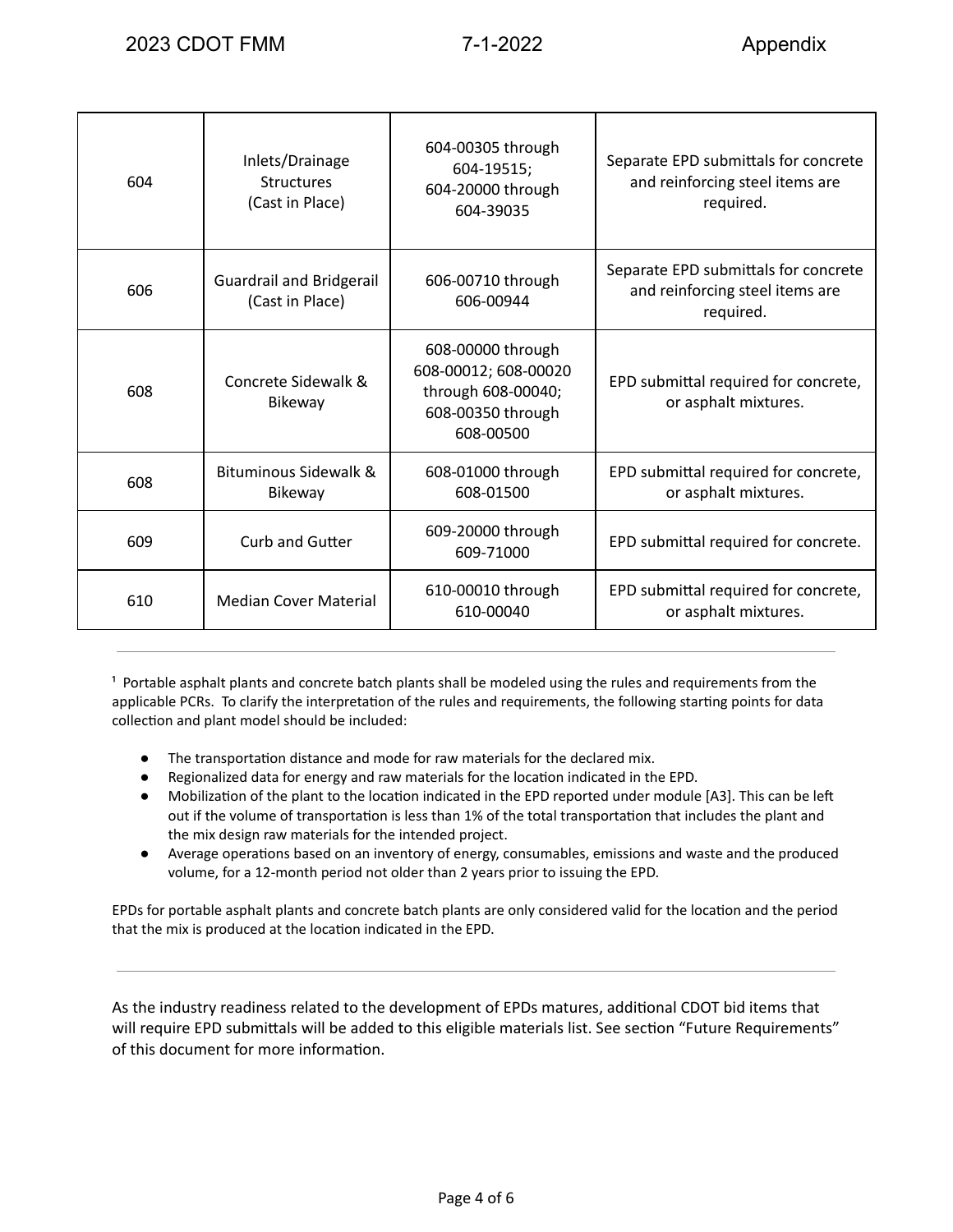# **BID ITEM QUANTITY LIMITS**

EPD Submittals are required for bid items meeting or exceeding the limits established in Table 2. For items not listed in Table 2, the quantity limits of the material(s) used to construct the element are to be utilized.

| <b>Item Number</b><br>Category | <b>Item Description</b>                            | <b>Quantity Limits</b> | Unit      |
|--------------------------------|----------------------------------------------------|------------------------|-----------|
| 206                            | Structure Backfill (Flow-fill)                     | 50                     | <b>CY</b> |
| 310                            | <b>Hydraulic Cement</b>                            | 150                    | Ton       |
| 403                            | <b>Asphalt Mixtures</b><br>(HMA/SMA/WMA)           | 500                    | Ton       |
| 412                            | <b>Portland Cement Concrete</b><br>Pavement (PCCP) | 1,000                  | <b>SY</b> |
| 601                            | Structural Concrete (All Classes)                  | 50                     | <b>CY</b> |
| 602                            | <b>Reinforcing Steel</b>                           | 15,000                 | ΙB.       |
| 608                            | Concrete Sidewalk & Bikeway                        | 250                    | <b>SY</b> |
| 608                            | Bituminous Sidewalk & Bikeway                      | 500                    | Ton       |
| 609                            | Curb and Gutter                                    | 1,000                  | LF        |
| 610                            | <b>Median Cover Material</b>                       | 4,000                  | <b>SF</b> |

### **Table 2. Bid Item Quantity Limits**

### **EPD SUBMITTAL TIMING**

The awarded Contractor of an eligible project shall provide the required EPDs for those eligible materials identified a minimum of two weeks prior to materials placement, or before they are permanently incorporated into the work.

### **EPD SUBMITTAL PROCESS**

Each EPD shall be submitted at the following address: https://forms.gle/DG7G4trygzigwZa88

Each EPD submittal will require information such as:

- Project information
- Material supplier information
- Material unit and conversion information
- EPD and PCR information
- GWP for modules A1-A3
- PDF copy of the EPD